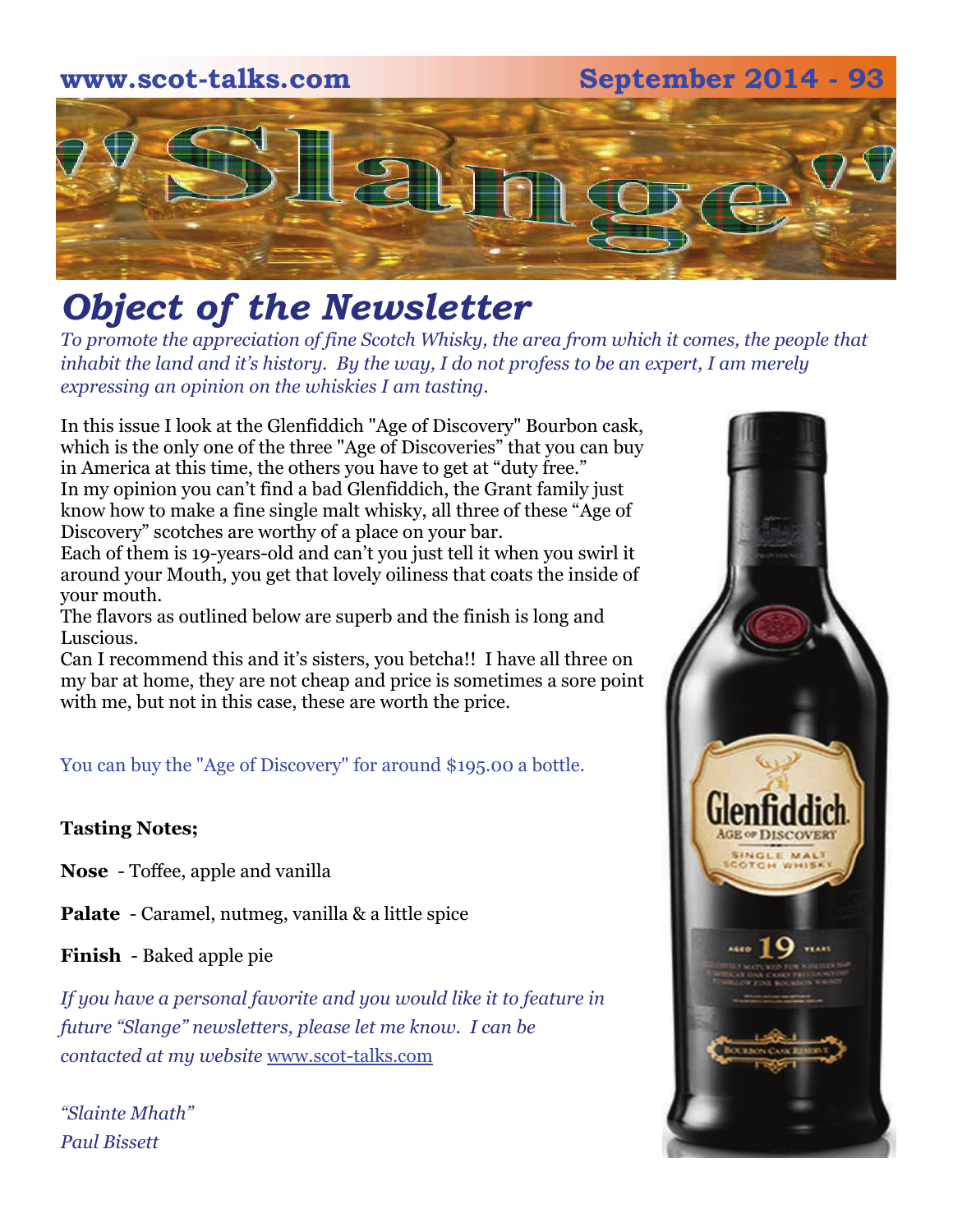

#### **A Commonwealth of whisky** by Sean Murphy



#### **With the Commonwealth Games just concluded, we decided to ask Mark Connelly, coowner of The Good Spirits company in Glasgow's Bath Street, to recommend some of the whisky stars of the of the Commonwealth.**

It's clear from the success of the Games in Glasgow that we share with the other Commonwealth countries, a love of sport, great atmosphere and most definitely a little bit of drama.

With so many visitors to Scotland over the last ten days, it looks like more than a few of them will go home with a new appreciation for haggis, Irn Bru and the now infamous Tunnock's tea cake. However, one Scottish export has already left a lasting impression on many of our Commonwealth neighbors and that is our national drink, whisky.

It's probably the worst kept secret since Kylie was revealed as the main act in the closing ceremony that many of our fellow commonwealth countries have not only embraced whisky but also its production. Some of them are now even producing whiskies that are not only competing with Scotch, but are already gold medal competitors in the whisky Games.

#### **Mark's choices**

First up is India, a country that's well known for its love of scotch.

**Mark's pick** - Paul John Edited. Price: £43.00

"Edited" is an Indian single malt whisky created by Master Distiller Michael John using a mix of Indian barley and Scottish peated barley. The final whisky contains some of the peated spirit and is matured in bourbon casks.

Mark says: "Paul John is the most recent Indian whisky that we have had which shows, like Amrut, just how good Indian whisky can be.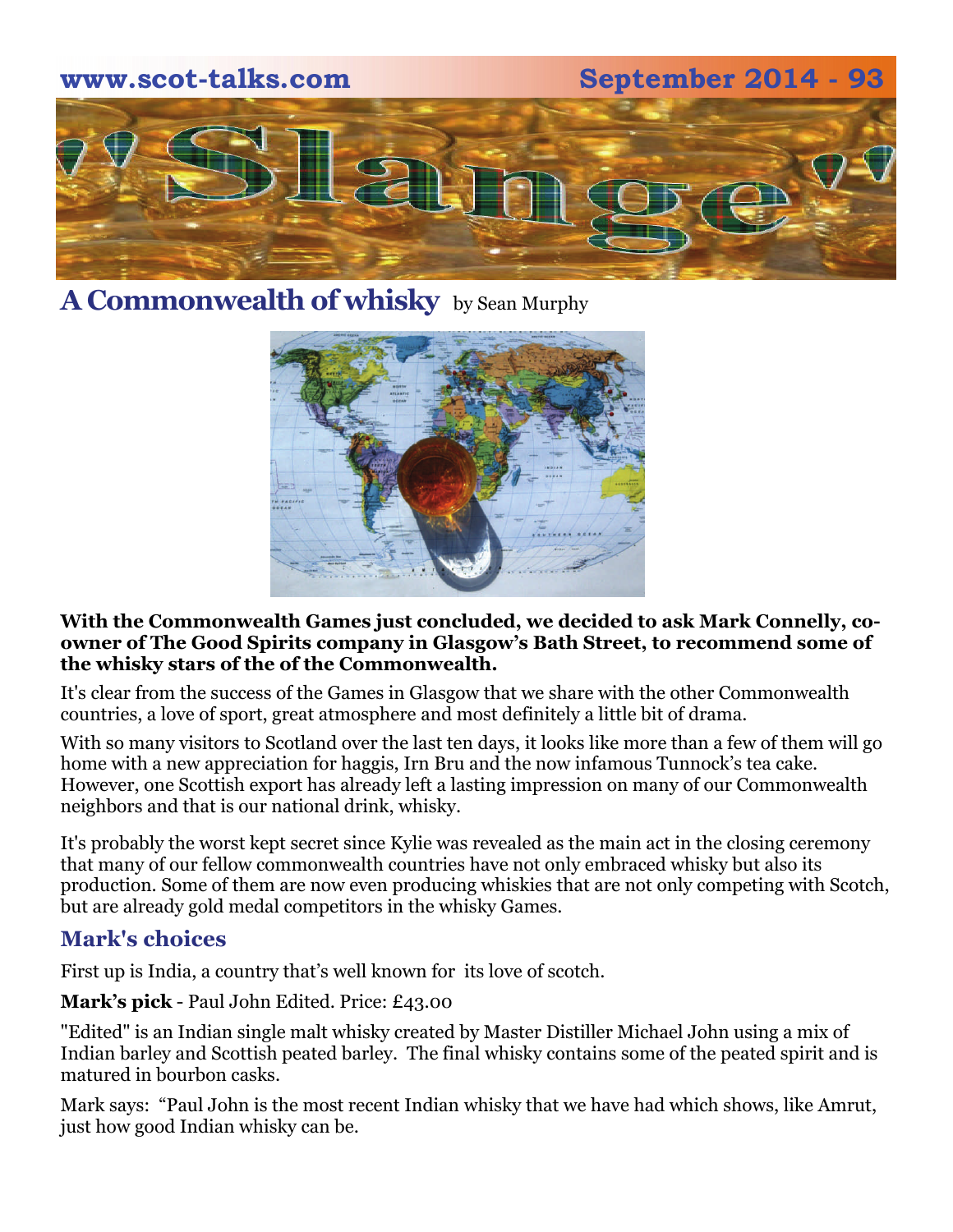# **www.scot-talks.com September 2014 - 93**

Below is a simple guide to help you choose your single malt Whisky, and the flavor notes you should expect from it. Being Scottish I recommend you find a likely candidate and try it in a bar before buying the whole bottle. With each issue of the newsletter I will add in another Whisky to the flavor map. This Issue; Glenfiddich "Age of Discovery" Bourbon Cask. For more information go to http://www.glenfiddich.com/us

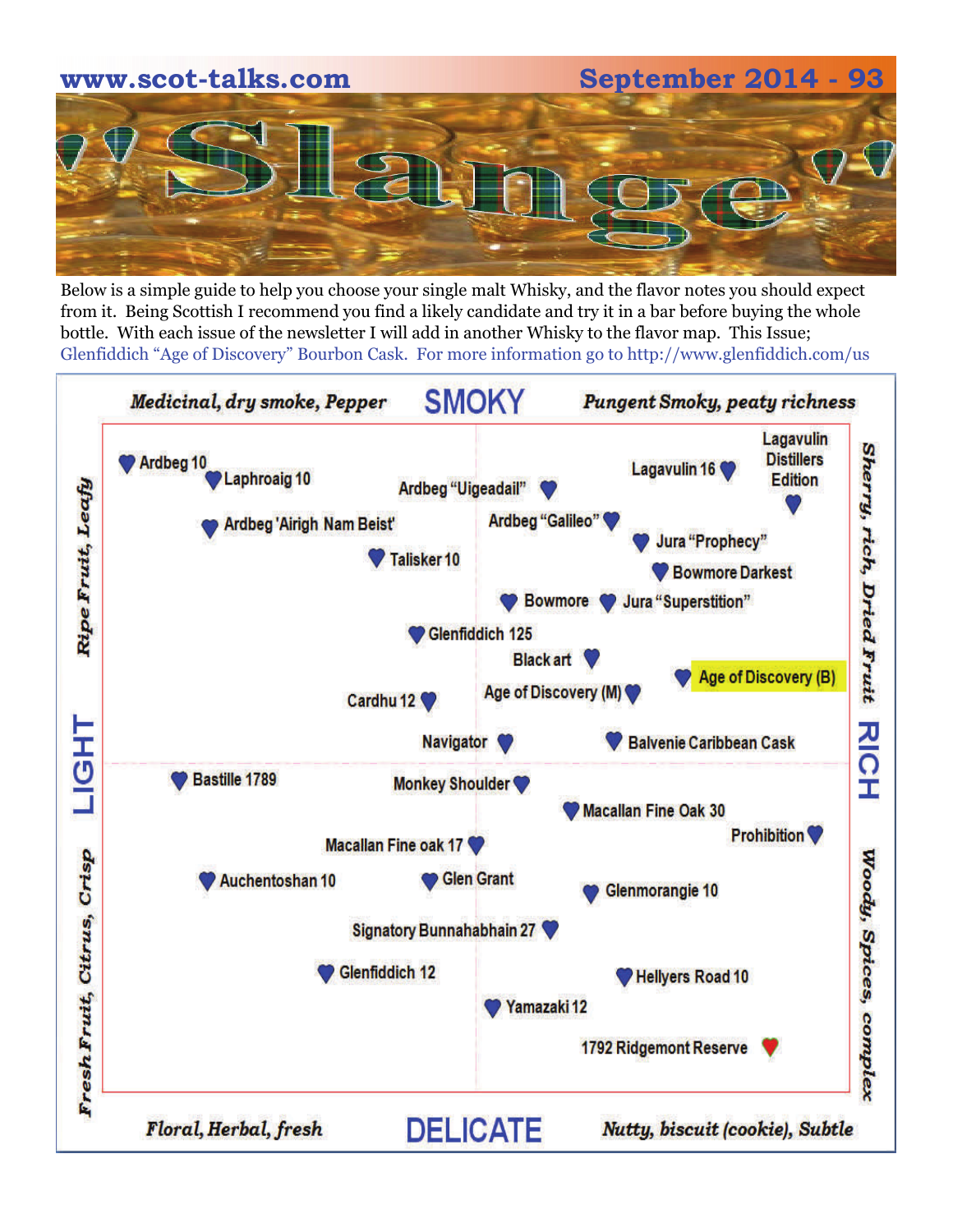#### **www.scot-talks.com September 2014 - 93**



#### **Mark's choices**

#### **Australia**

Next up is Australia, still relatively young in whisky production stakes, though they are really beginning to make their mark, thanks mainly to the efforts of Tasmania's Lark distillery.

#### **Mark's pick** - Lark Single Cask. Price: £95

Lark Single Cask is a Tasmanian single cask whisky, aged in a 100 liter quarter cask which previously held Australian fortified red wine.

Mark says: "Lark is one of the oldest whisky distilleries in Australia and they make small batch, craft whisky which is just damn good."

#### **New Zealand**

New Zealand, with so many Scots immigrants and the perfect scenery, it was obvious they'd start producing whisky of great quality.

#### **Mark's pick** - Dunedin Doublewood 15yo. Price: £76

A superb blended whisky from the now demolished Willowbank distillery in New Zealand, with complex fruit and oak flavors.

Mark says: "The Dunedin is a really great whisky, complex and rich!"

#### **Canada**

Canadian whisky has always been held in high regard, and they have the pedigree and skills to produce some amazing whiskies.

#### **Mark's pick** - Crown Royal. Price: £29

This legendary whisky, created in 1939 to celebrate the visit of the King of Great Britain, has a blend of fifty distinct, full-bodied whiskies matured in white oak casks. Mark says: "Crown Royal is just a classic example of the Canadian style of lighter, blended whiskies. Smooth, with a rich, lingering finish."

#### **South Africa**

South Africa whisky production has really been making waves in the whisky world of late.

**Mark's pick** - Bain's Cape Mountain Whisky. Price: £31.50' Bain's Cape Mountain whisky is a five year old grain whisky matured in first fill ex bourbon barrels.

It was named the World's Best Grain Whisky at the 2013 World Whisky Awards. Mark says: "The Bain's Cape is an interesting one because it is a young, single-grain whisky. But it's sweet and creamy and really delicious.